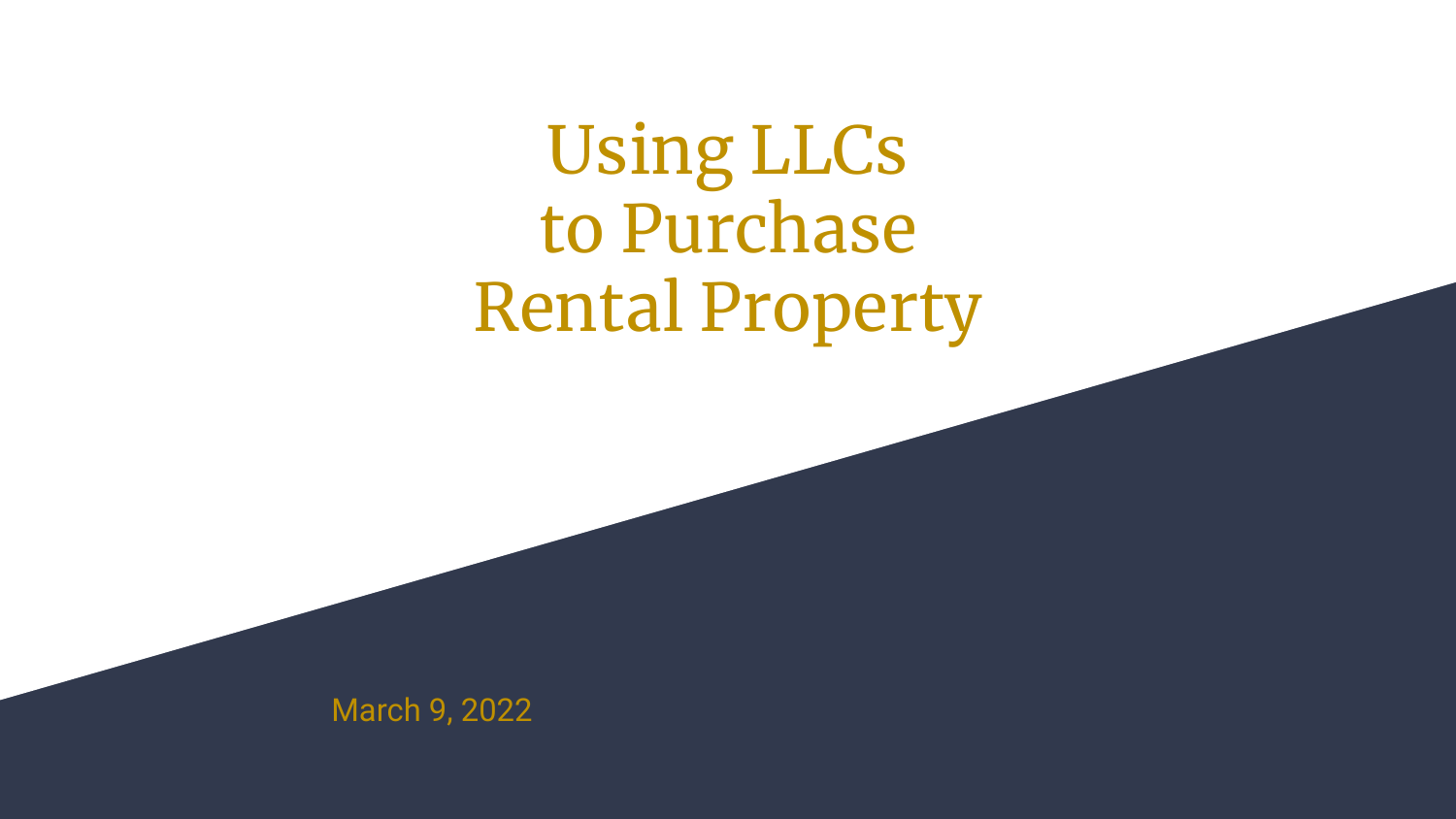## Richard J. Joyce, Esq.

- Practiced in Pennsylvania since 2000
- Focuses practice on small business law
- Has represented a number of real estate investors forming limited liability companies for the purpose of real estate investment and management
- Practices with Nalli, Elias & Associates, PC in Beaver County, Pennsylvania

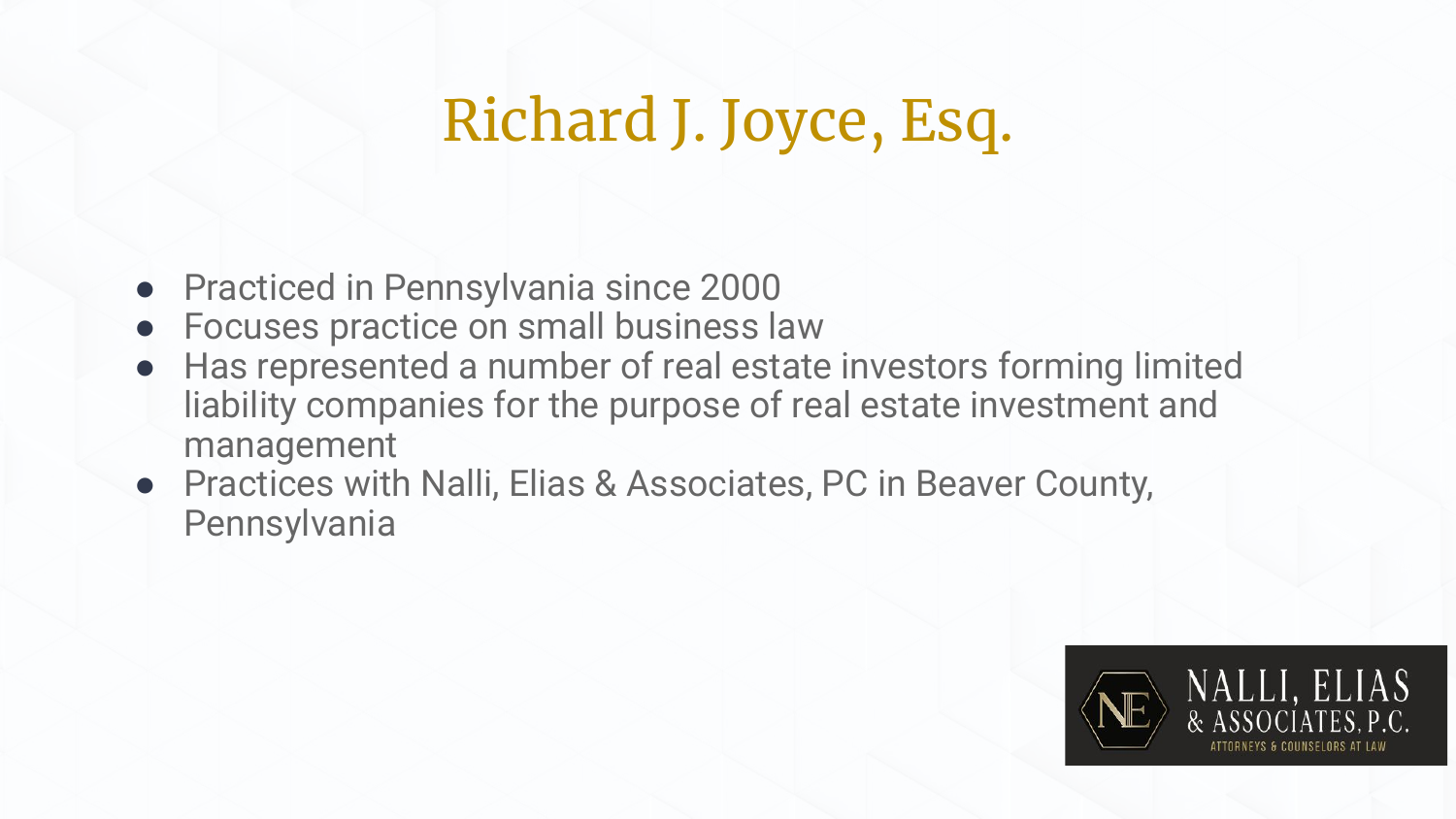# Nalli, Elias & Associates, PC

#### **ABOUT THE FIRM**

- Founded in 2007 by Michael W. Nalli, Esq.
- Practice Area focuses include: Estate Planning, Estate Administration, Elder Law, Real Estate, and Small Business Formation and Governance

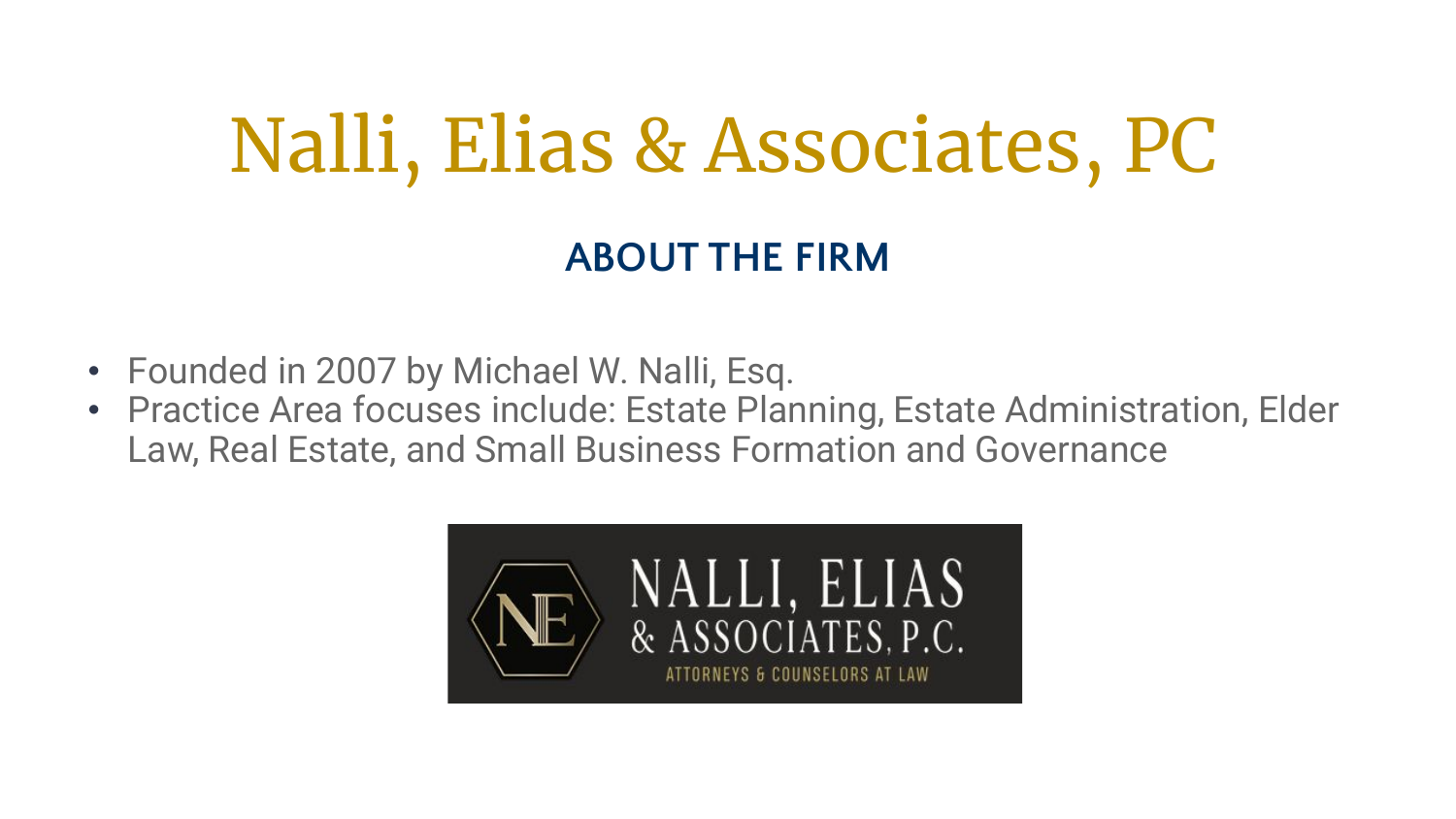### **Disclaimer**

All of the information provided and the views expressed in the following slides are for informational and discussion purposes ONLY.

Nothing contained herein is intended to serve as legal advice relative to any specific situation or circumstances.

Accordingly, neither the author nor the publisher of these materials is responsible for reliance upon any of the information provided or views expressed herein.

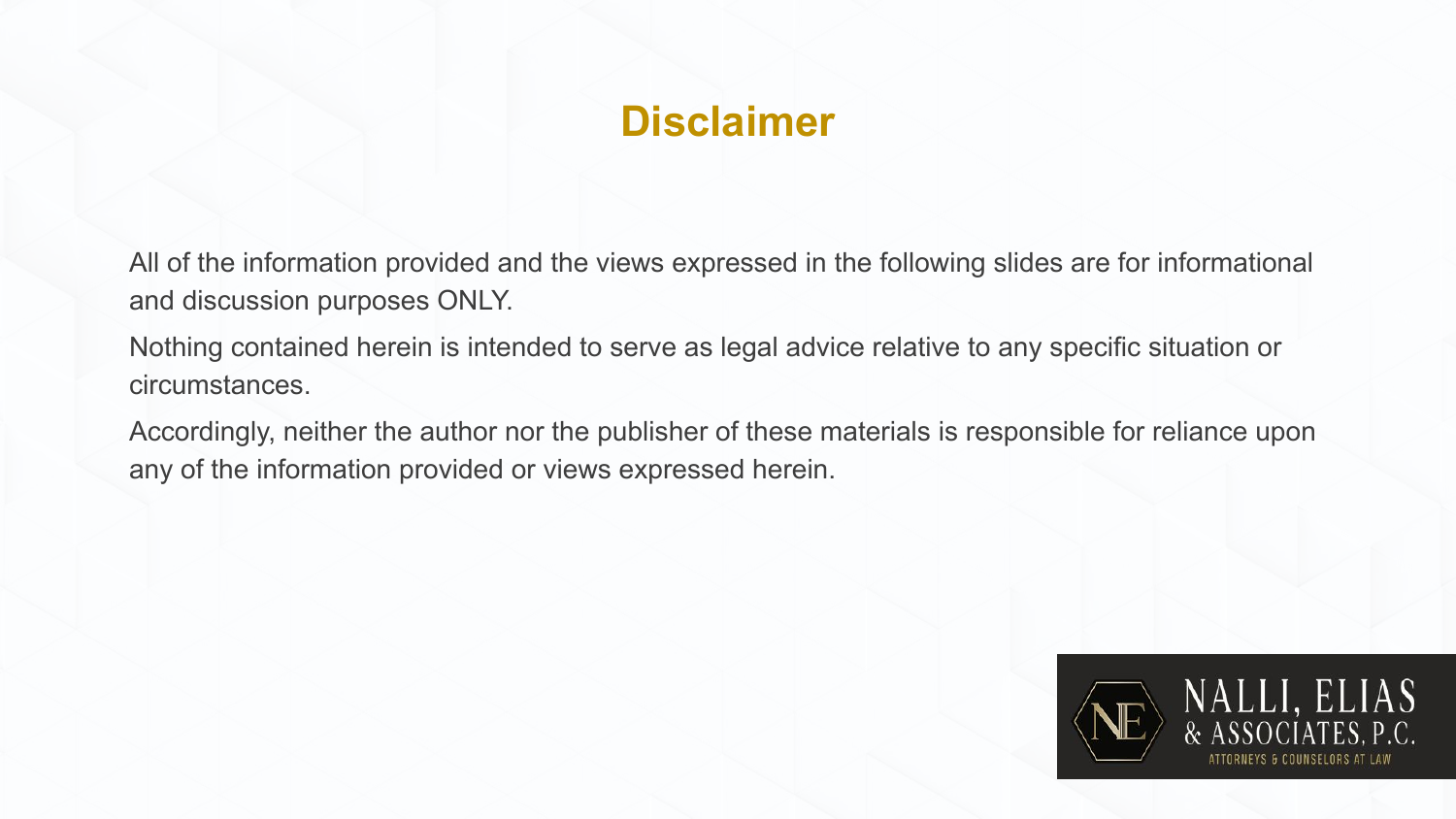#### Introduction – LLCs for Real Estate Investment

- A Limited Liability Company (LLC) is a flexible business form that maintains some of the attributes of both a corporation and a partnership.
- LLCs provide limited liability for the owners of the business, like a corporation; . . .
- while, at the same time, offering pass-through taxation, like a partnership.
- Additionally, an LLC is a "creature of statute", like a corporation; ...
- but, is an "agreement based" business, like a partnership.
- The LLC's Operating Agreement may be tailored to fit a great number of structures that suit the needs of family businesses, passive investments, silent partnerships, joint ventures, or even businesses that intend to operate with a more formal structure, akin to a corporation.
- The dual benefits of limited liability and pass-through taxation, along with, the ability to tailor the business structure to the needs of the owners/investors, make LLCs an excellent option for real estate investment.
- During this presentation, we will discuss practical legal considerations and steps to ensure that you, or your clients, maximize the benefits of the LLC business form in real estate investment.

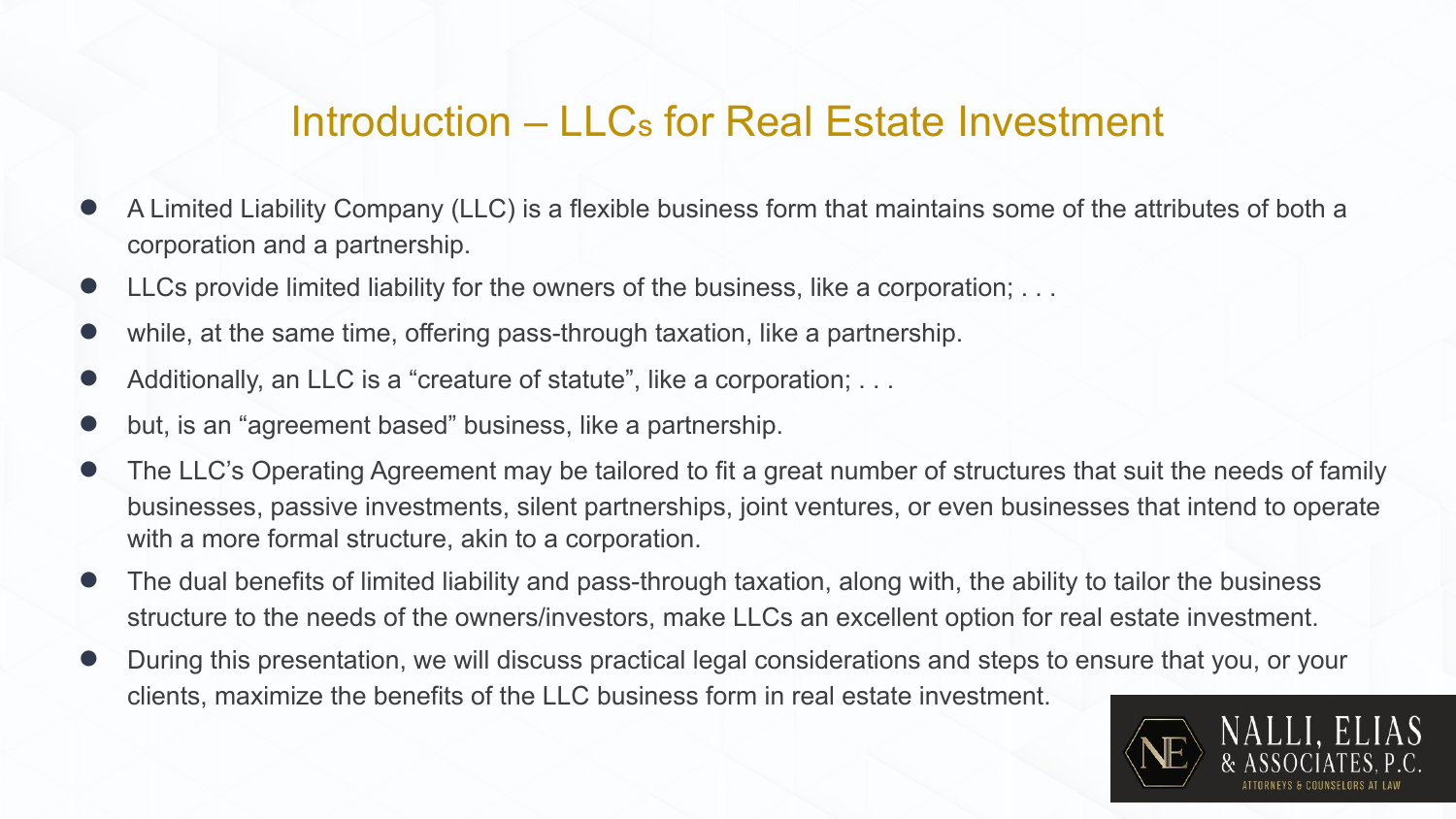#### Pros and Cons of Rental Properties in an LLC

#### **Pros**

- **Liability Protection** 
	- "Piercing the Veil"
	- Personal Guarantees
- Pass-through Taxation
	- Taxed as partnership
	- Taxed as S. Corp.

#### **Estate Planning**

- Continuity and Probate Avoidance
- Trust v. LLC

#### **Cons**

- Administrative Requirements
	- Filing requirements
	- Bookkeeping and reporting requirements
- Administrative Costs
	- LLC Formation
	- Yearly meetings and regular filings
- **Transfer Taxes** 
	- State law dependent
	- LLC is a separate legal entity

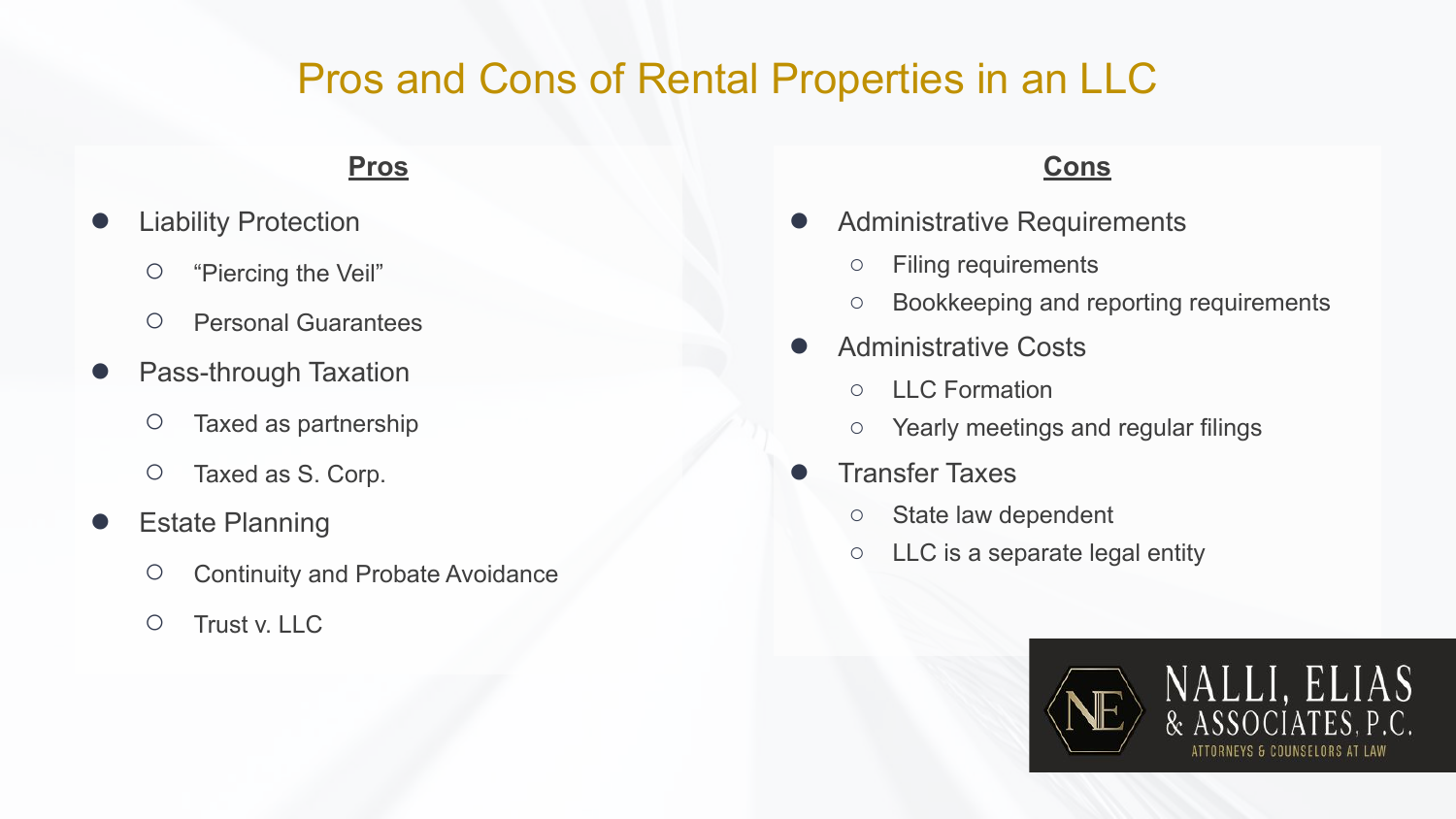#### LLC v. Limited Liability Insurance

**LLC**

- LLC owns the real estate; would have to transfer already owned real assets into the new entity to have legal protection
- Financial and economic administrative costs
- Protects personal assets completely
	- (**CAVEAT:** piercing the veil)
- Limits personal liability to investment in the LLC
- With Real Estate, personal guarantees may still be required
- LLC should still carry liability insurance to protect business assets

#### **Limited Liability Insurance**

- Does not alter legal status of real estate ownership
- No additional administrative commitments
- **General Business Liability Policy**
- **Umbrella Liability Policy**
- Personal assets only protected up to liability limits
- Insurance Company may provide legal defense up to liability limits
- Once insurance limits are "maxed out", however, there is unlimited personal liability

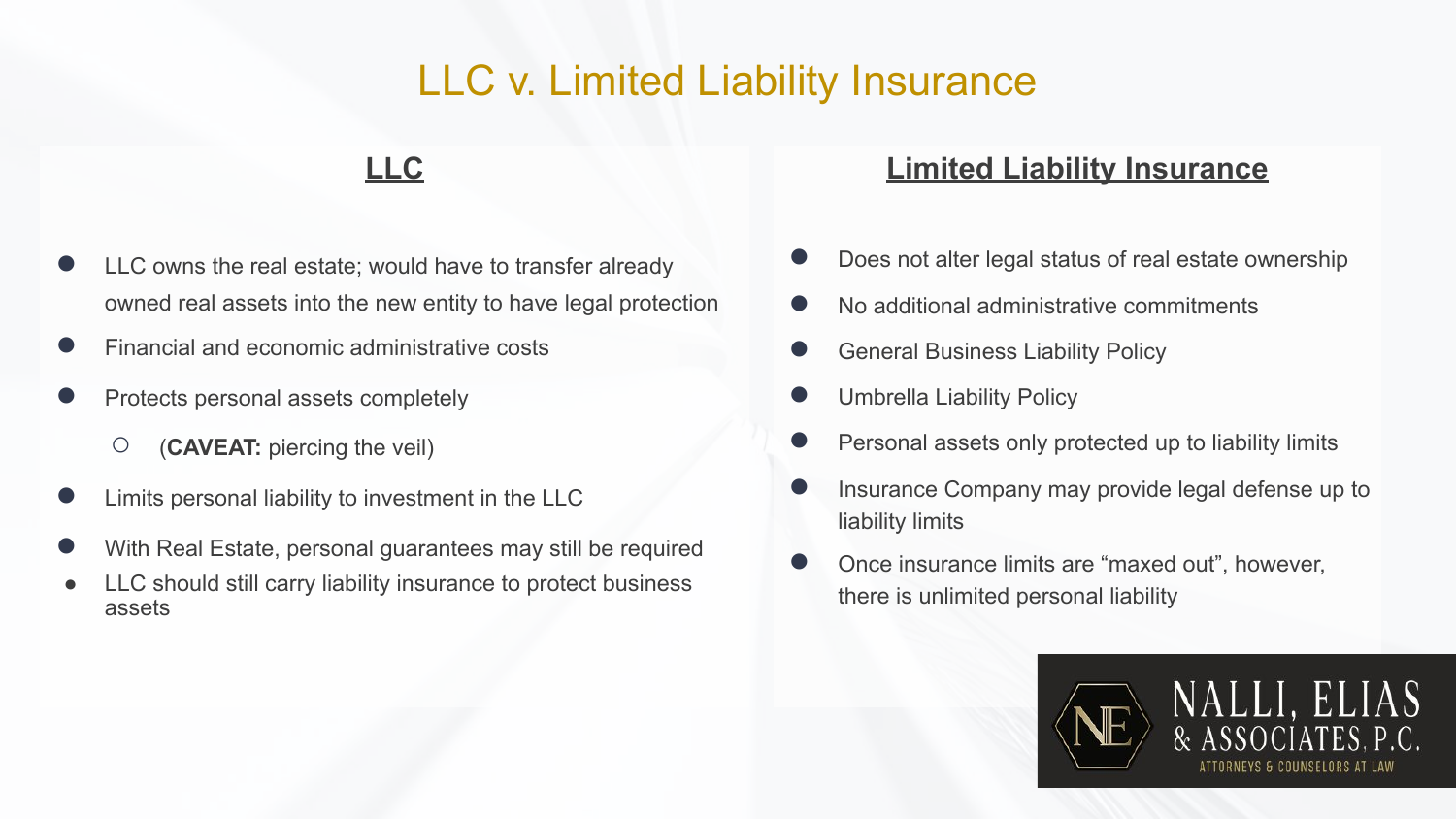### Pass-Through Taxation for LLCs

- All income from the LLC passes through to the Member(s) personal tax rates
- Amount of profit to be reinvested in business a tax consideration
- Can be taxed as a sole proprietorship (disregarded entity), but still need an EIN Number
- Quarterly Tax Payments for single member LLC
- Can be taxed as a partnership with K-1s
- Can elect to be taxed as a C corporation (lose pass-through taxation), or an S. Corp.
- If the LLC will have employees, such as maintenance or property managers (possibly even the owners), being taxed as a corporation can be advantageous
- Real Estate Rentals are treated as Passive Activity Income even if you manage the property, you will only be able to deduct losses against the income from the rentals; i.e., you will not be able to use losses from rental properties as a write off against other income, such as wages. This is to avoid using real estate investment purely as a tax shelter.

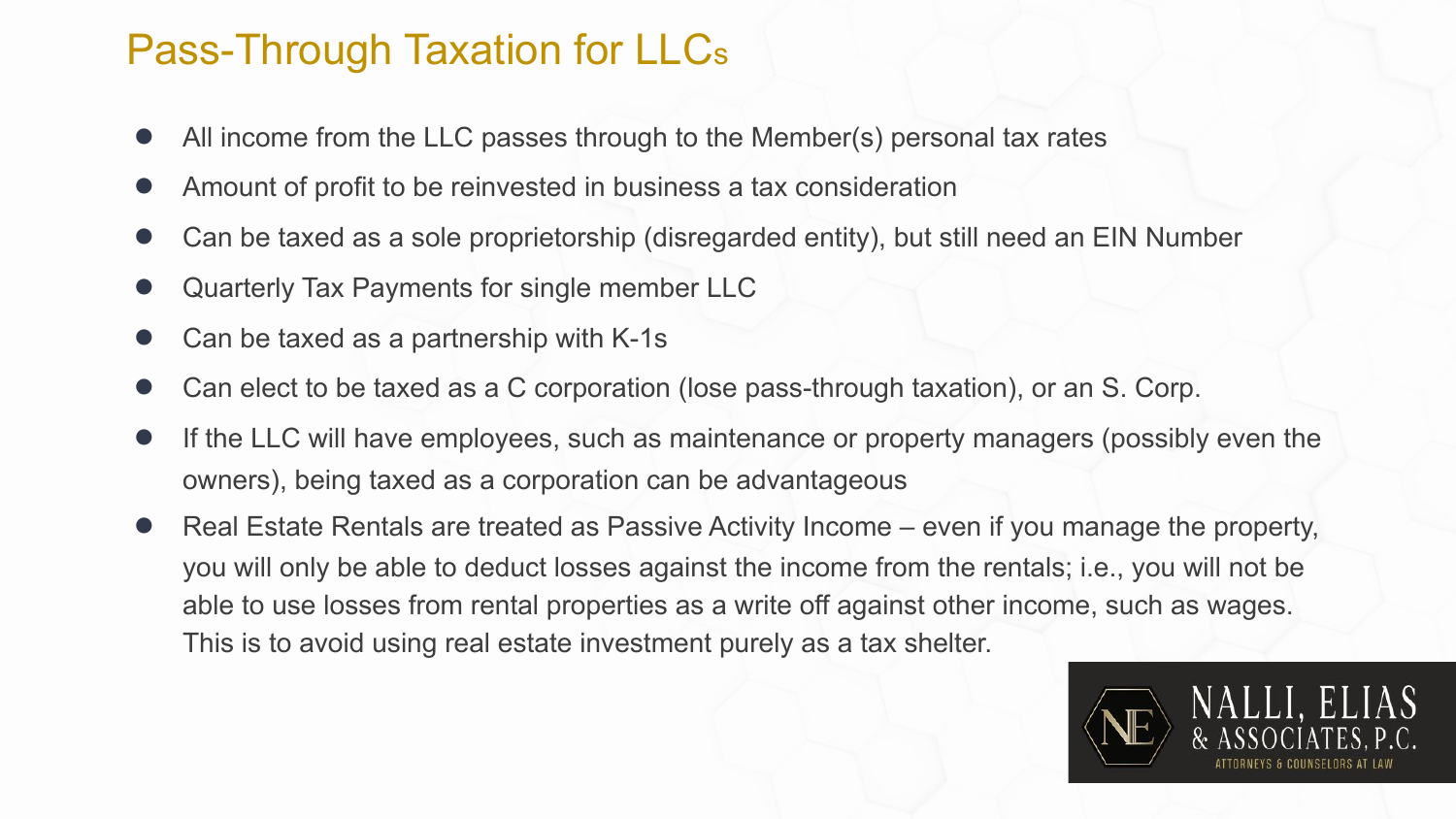#### Asset Protection, Generally

- Creating an LLC DOES NOT limit your business liability
- Creating an LLC **DOES** protect personal assets and limit individual liability exposure to the amount invested in the business
- However, personal guarantees are common with real estate purchase financing, i.e., banks will often require the Members of the LLC, and their spouses, do sign a personal guarantee for purchase money financing
- Piercing the Veil is another legal means for petitioning a court to remove the mantle of protection from personal liability
- Must follow "corporate formalities" to avoid piercing the veil, such as, keeping business and personal accounts separate, preparing business reports, and conducting yearly meetings
- A judgment creditor may be able to get a Charging Order against the LLC, which will give the holder priority ahead of the Members of the LLC when assets are sold, and this can be a particular issue with sole member LLCs
- Even with the veil of asset protection, it is advisable for an LLC to also maintain general liability insurance
- Some real estate investors recommend a separate LLC for each rental property, since the liability protection does not extend to the assets of the business, and thus, an accident on one property could require the sale of other rental properties. However, this risk must be balanced against the additional financial and economic costs of operating multiple LLCs. Another reason to have insurance on every property.

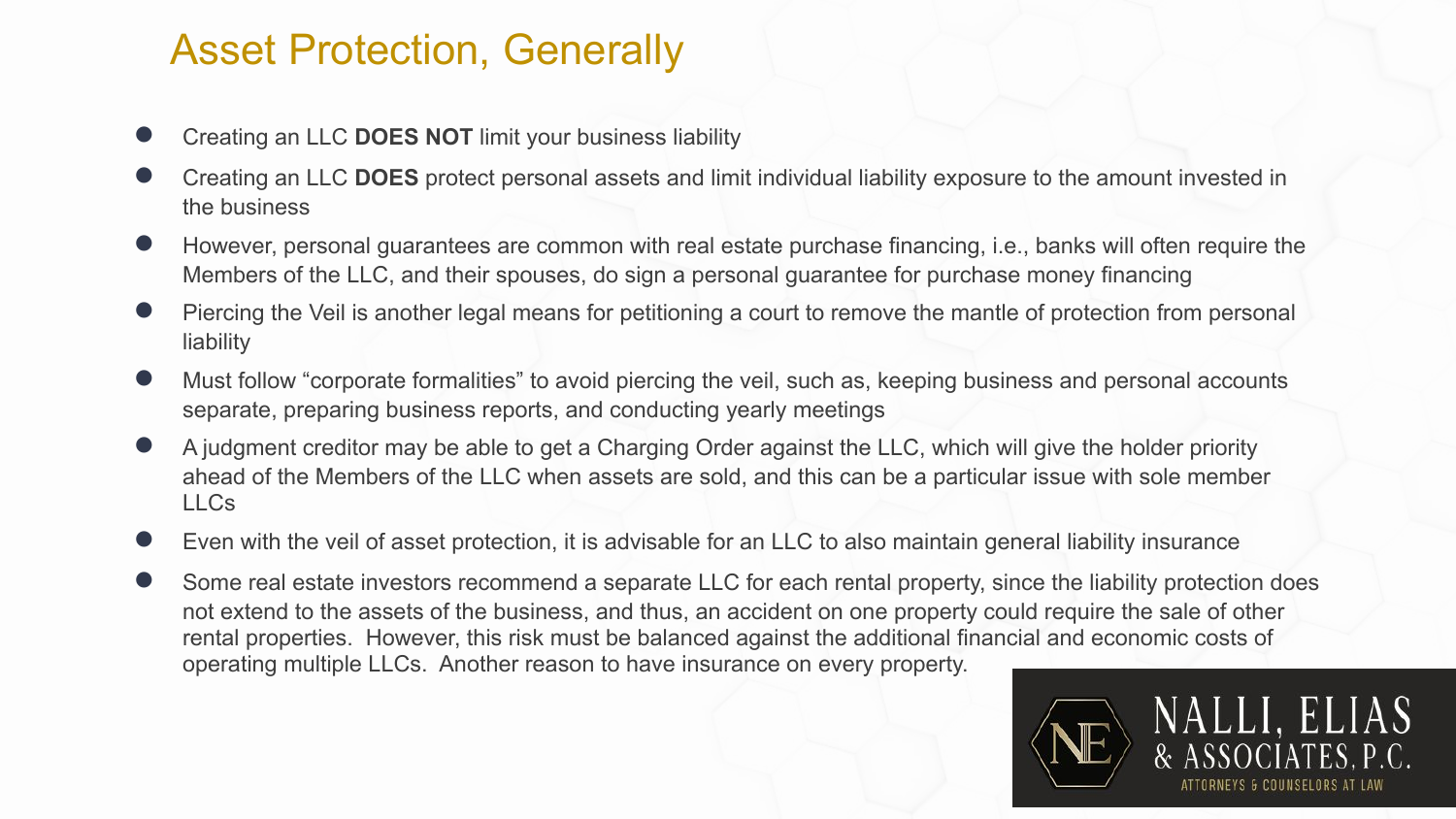### Rental Property Liability Considerations

- Liability to Tenants Warranty of Habitability
- Liability to Tenants Damage to Property
- Residential v. Commercial Property
- Patent Defects on the Property
- Latent Defects on the Property
- **Attractive Nuisances**
- Activities of Tenants Dangerous or Illegal Activity
- **Slip and Fall Accidents**
- **Other Premises Liability**
- Licensees v. Invitees

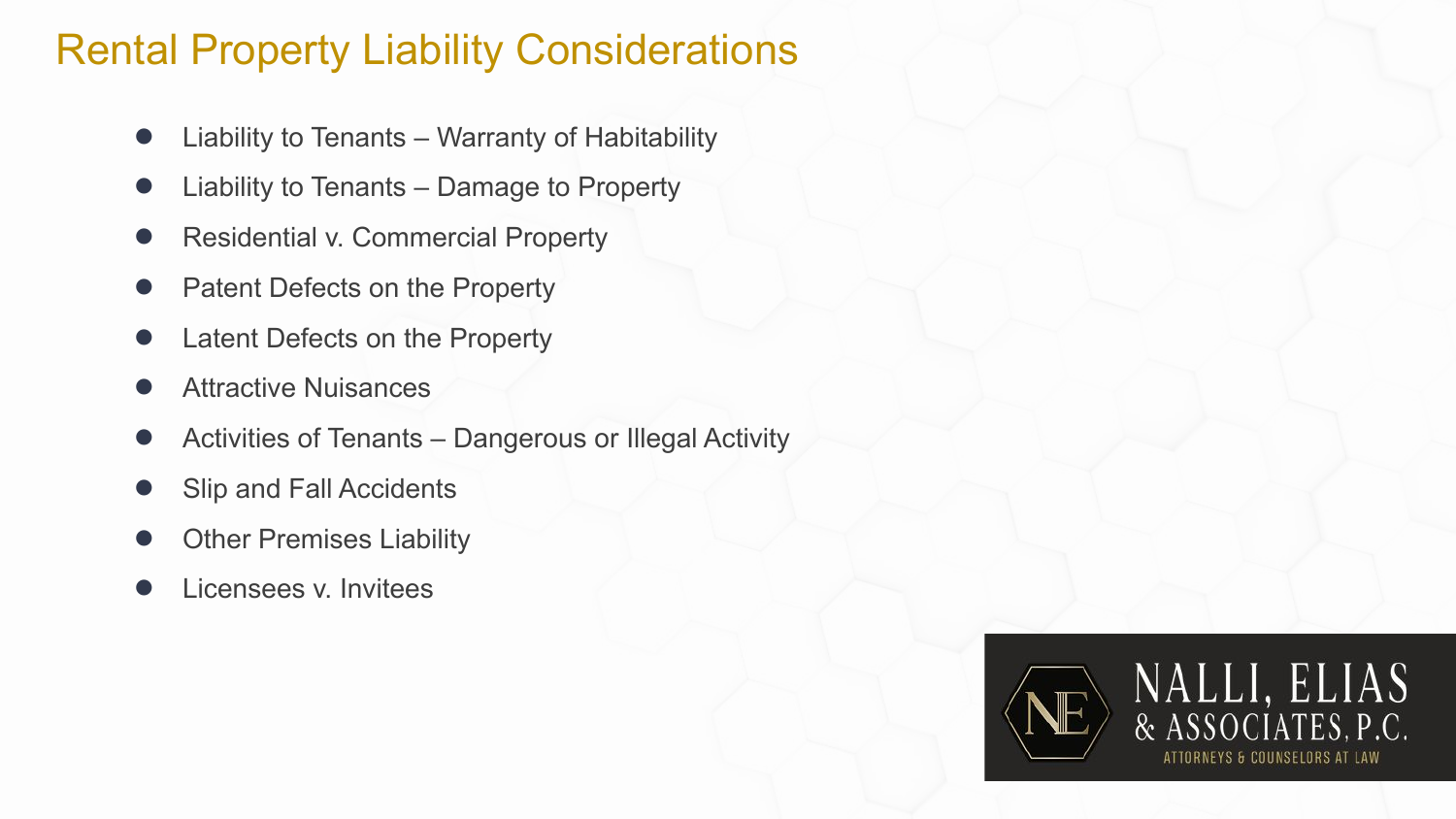### LLC v. S. Corp.

- Subchapter S. Corp. the initial business entity to allow pass-through taxation and limited liability
- S. Corp.'s limited by restrictions on number of shareholders and types of shareholders, so that the advantages primarily benefited small businesses
- LLCs created to provide more flexibility, while maintaining pass-through taxation and limited liability:
	- Number of investors
	- Types of investors
	- Foreign investors
- LLC can elect to be taxed as an S. Corp.
- For a time, there was a preference toward S. Corps. amongst attorneys based upon the legal predictability of a more established bank of caselaw, however, this has largely gone away as LLCs have been mainstream for over two decades now
- S. Corp. may provide some advantages for businesses with employees, and accordingly it is recommended that real estate businesses with multiple employees elect to be taxed as an S. Corp.

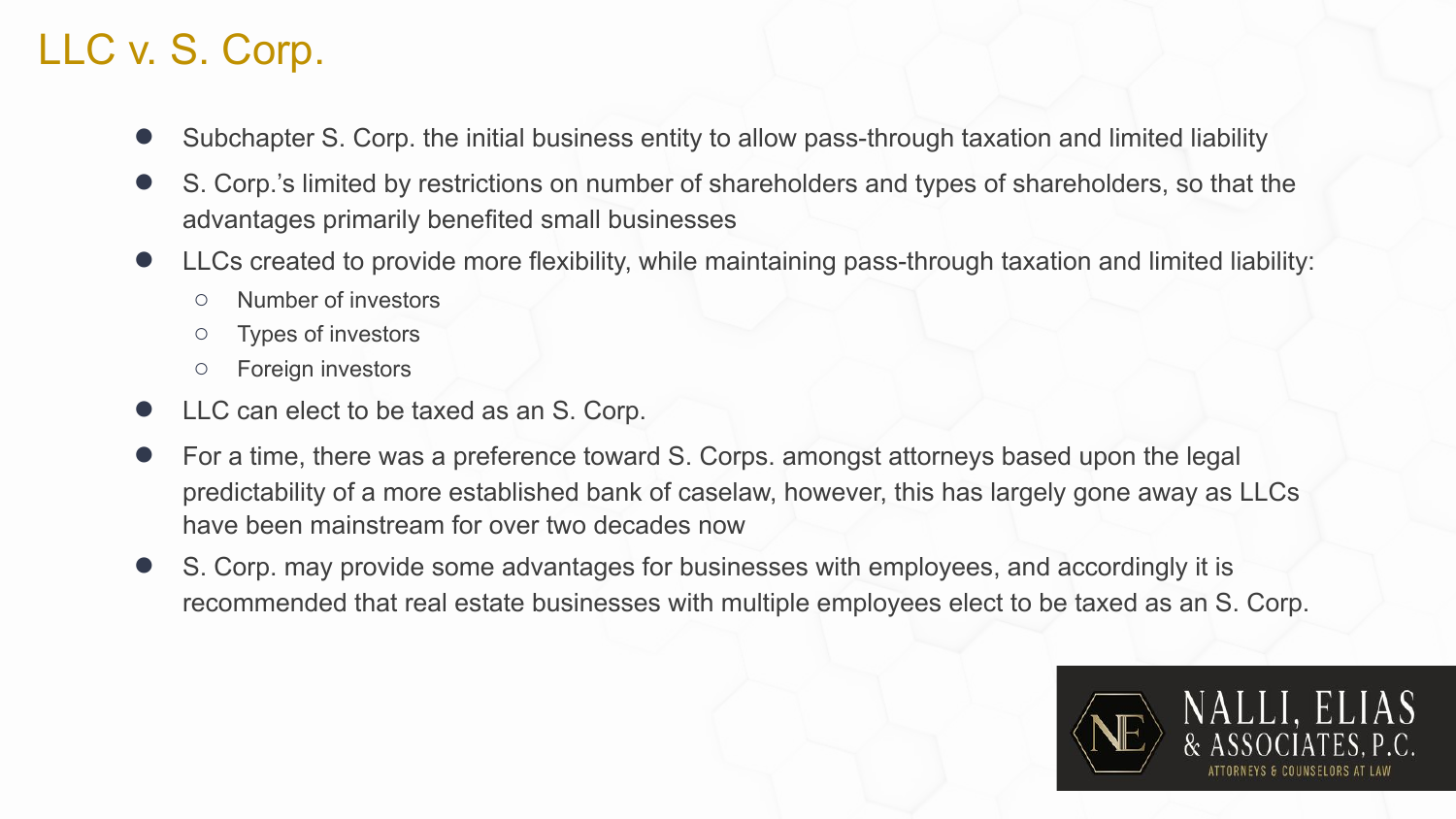### LLC formation and governance checklist

- **Certificate of Organization**
- **EIN Number**
- **Tax Election**
- **Operating Agreement**
- **Organizational Meeting**
- Membership Certificates (???)
- **Certificate of Authority**
- **Special Meetings**
- Yearly Meetings
- Retain an Accountant for Bookkeeping and Taxes
- **Obtain Liability Insurance**
- Comply with State Registrations, Licensure Requirements, and Reporting Obligations

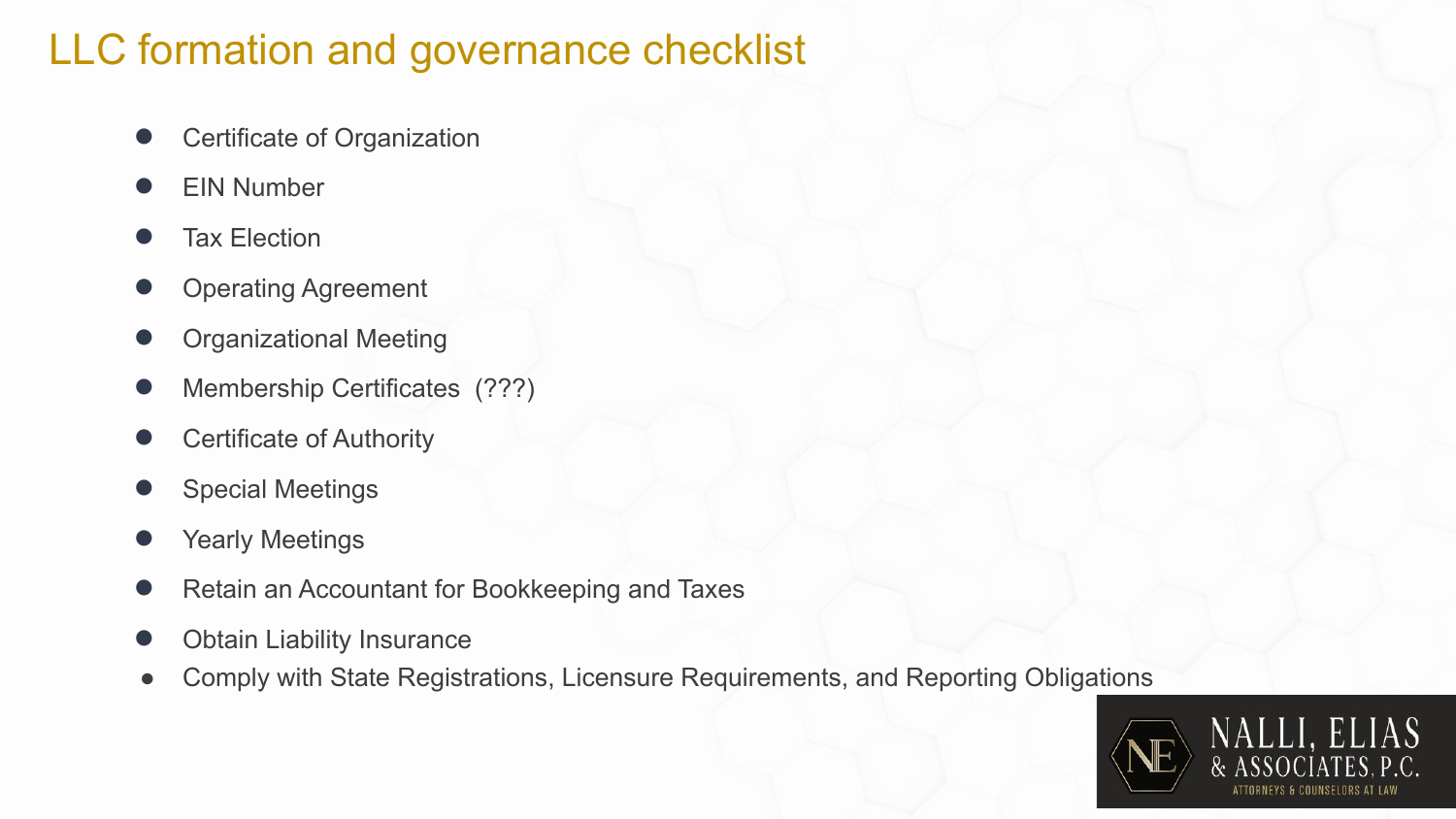#### Member-Managed or Manager-Managed

#### **Member-Managed**

- Preferred where all Members will be active in operating the business
- If limits on authority of Members, state specifically in the Operating Agreement
- Otherwise, all Members will be able to bind the company in contract
- Some states do not presume that Members have the authority to transfer property, must state authority in Operating Agreement and file a Certificate of Authority by name

#### **Manager-Managed**

- **Preferred for business where all Members** want to share the profits, but one or a few Member(s) will actually run the business – many family businesses
- Manager may be a Member, or could be an outside professional
- Manager may be paid whether Member or not
- Carefully define Manager's authority, AND the limits thereto in Operating Agreement
- File Certificate of Authority for "Manager"

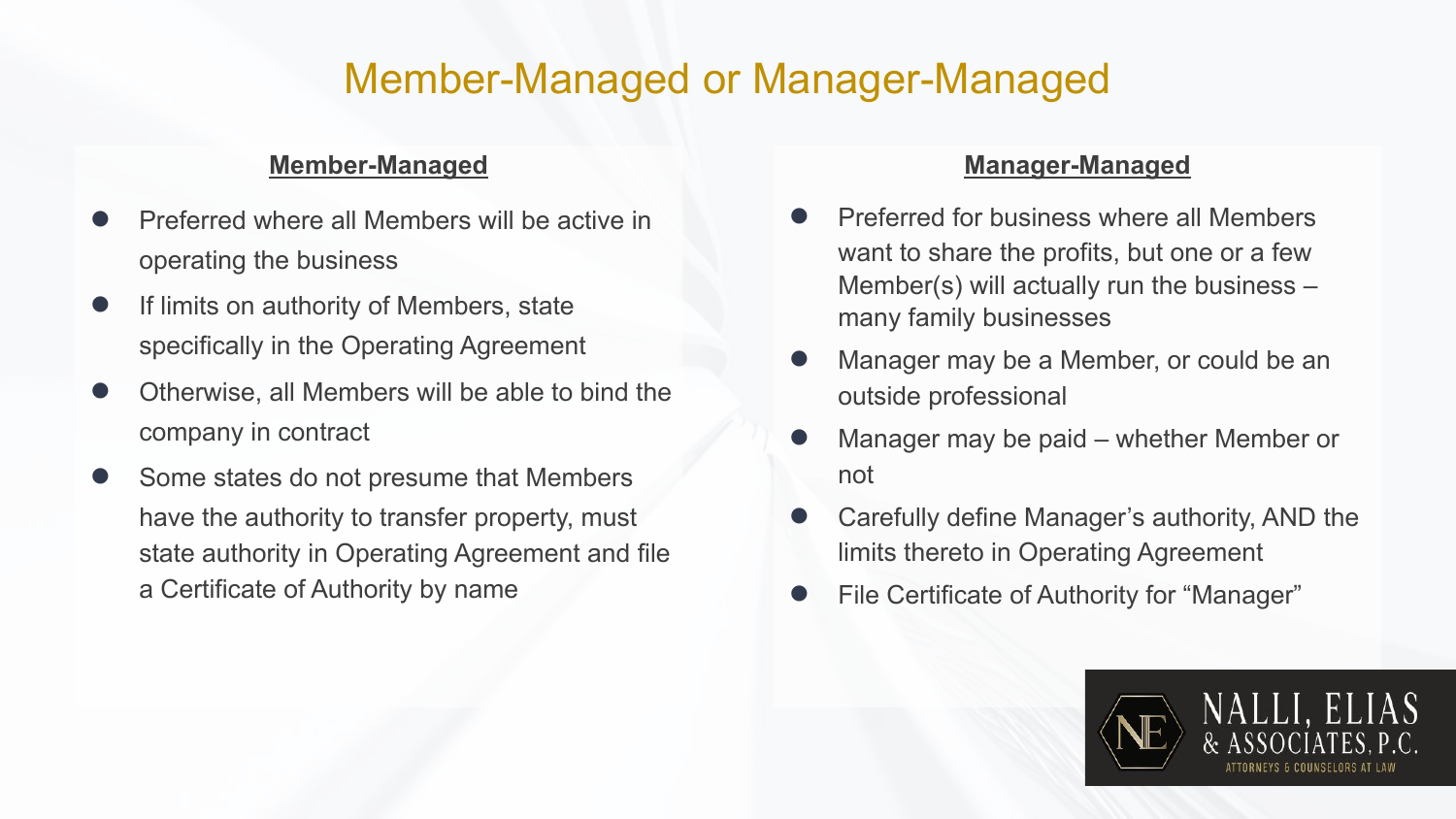### Drafting the Operating Agreement

- Operating Agreement should NOT be one-size-fits-all
- Okay to start with a template, but must always take into account the specific needs of each client, as well as, state-specific laws, etc.
- In recitals, explicitly state the date the Certificate of Organization was filed with the state, and the entity "effective date" if differs from the entity filing date
- State the principal place of business
- Express that the Operating Agreement sets forth all of the terms between the Members regarding operation of the Company, and set forth procedure for amending the Operating Agreement
- Define the role of Members active or passive?
- Define how Members will share profits
- Discuss Capital Contributions and Capital Accounts of Members, as well as, the impact of Member loans to the company
- Carefully consider voting requirements for: a.) day-to-day operation; b.) transfer of assets; and, c.) debt limits, etc. – simple majority, super majority, or other
- Define Management Members or Manager?
- If Manager, discuss how selected, term, how replaced, and the parameters of the Manager's authority to act on behalf of the Company

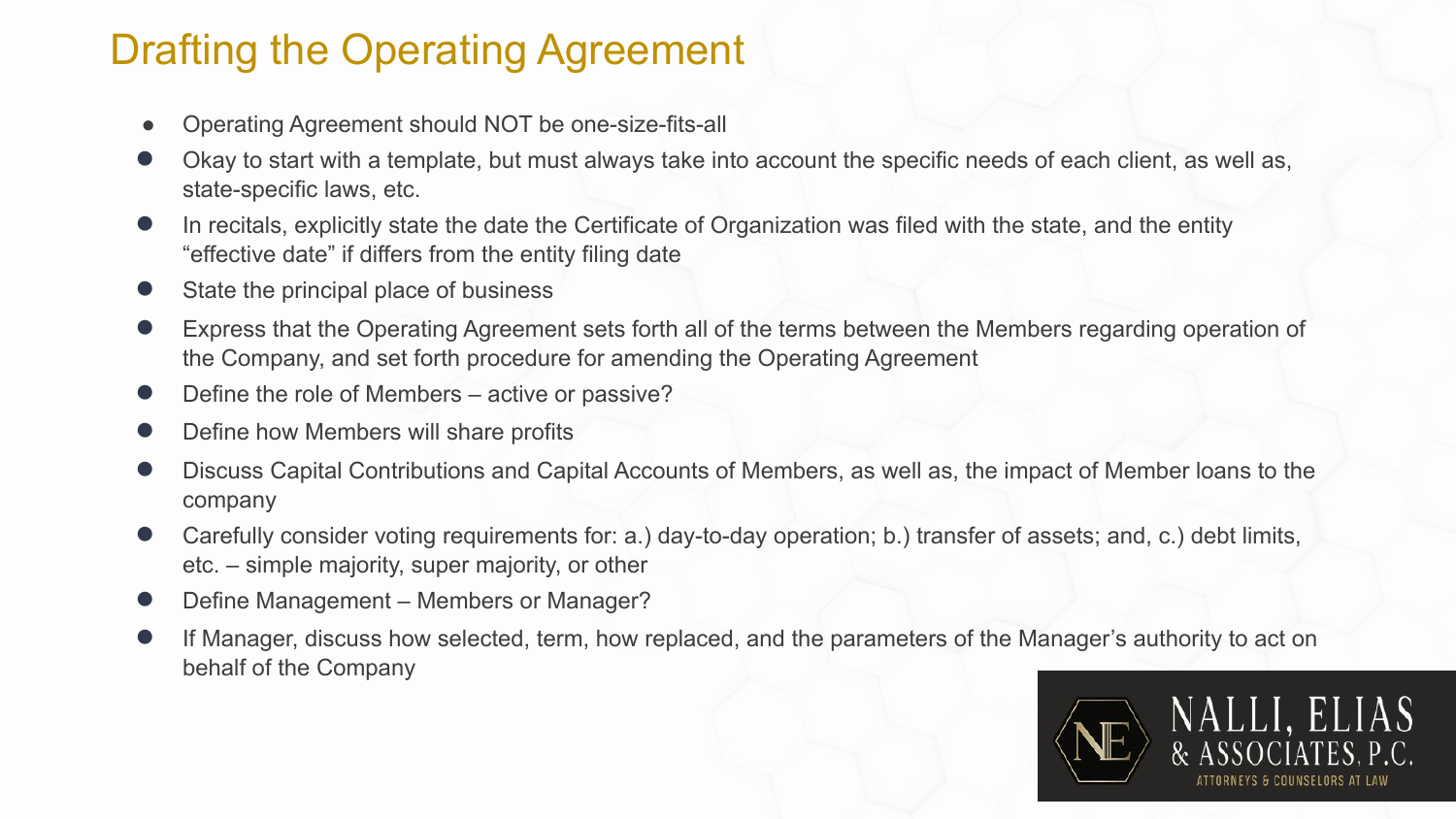#### Drafting the operating agreement (continued)

- Define requirements for calling a special meeting, the timing of yearly meetings, and the rules for conduct of a meeting, including establishing a quorum, the presiding officer, voting rules, remote participation
- Explicitly state the reporting requirements of the company and the individual or position responsible for preparation and distribution of said reports
- Watch out for overly burdensome reporting requirements; i.e., only list requirements that you intend to fulfill – piercing the veil concerns
- Dispute Resolution Provisions especially for family businesses and if the LLC is at least in-part an estate planning vehicle
- For attorneys clarify in the Operating Agreement that the LLC was your client, that you do not represent individual Members, and that all of the signatory Members had the opportunity to review the Operating Agreement with counsel of their choosing. This is especially important with small businesses, where some Members make the faulty assumption that you represent their individual interests
- Have the Operating Agreement signed by all original Members, and have a signature page signed by any additional Members added after formation

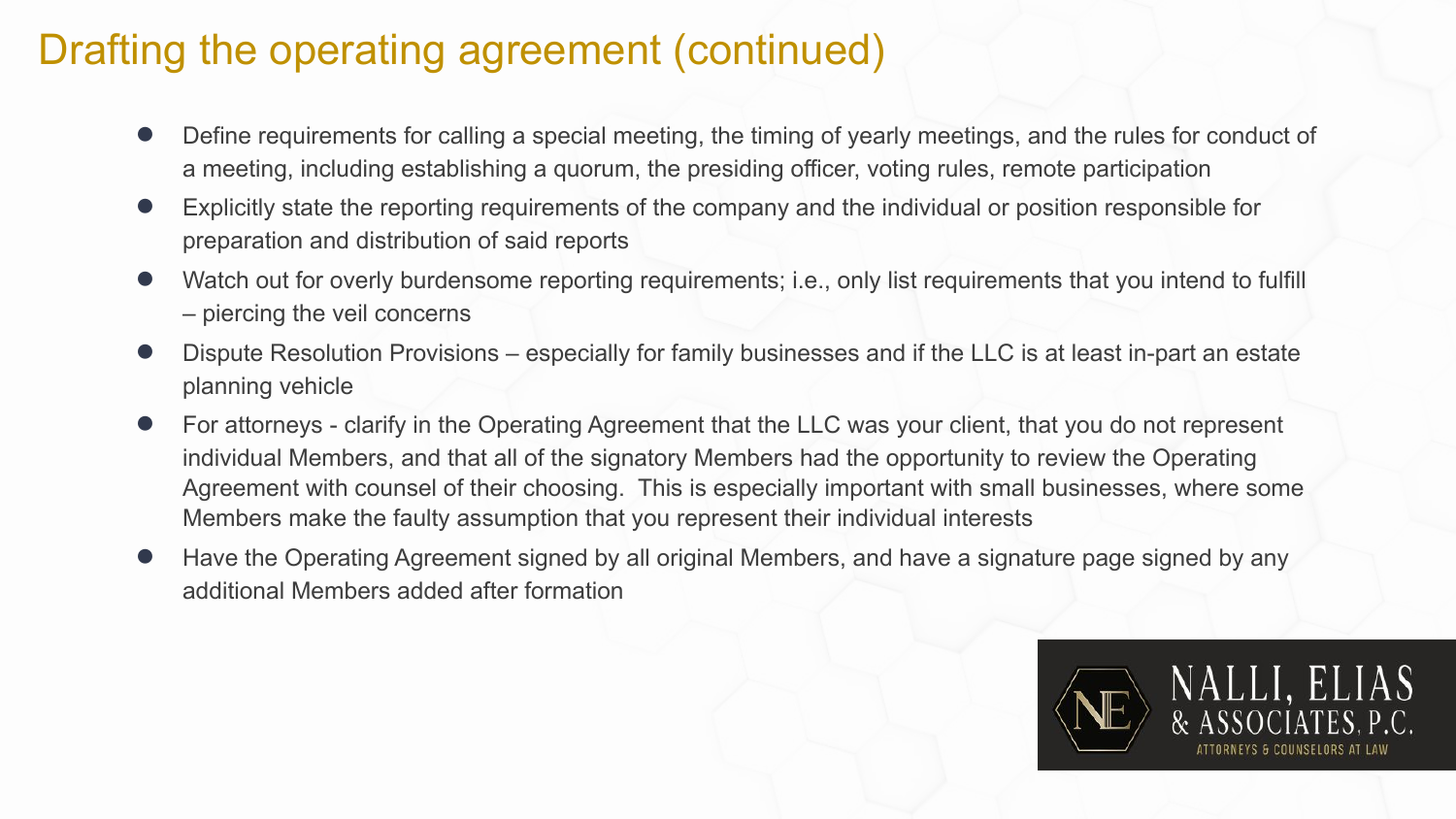### Transferring Title in Real Estate to an LLC

- New Investments v. Previously Owned Real Estate
- Separate LLC for each property?
- **Title Search**
- **Tax Lien Search**
- Agreement of Sale
- **Financing**
- Deed Must be deeded to the LLC as Title Owner of the property to have legal liability protection
- **Transfer Tax**

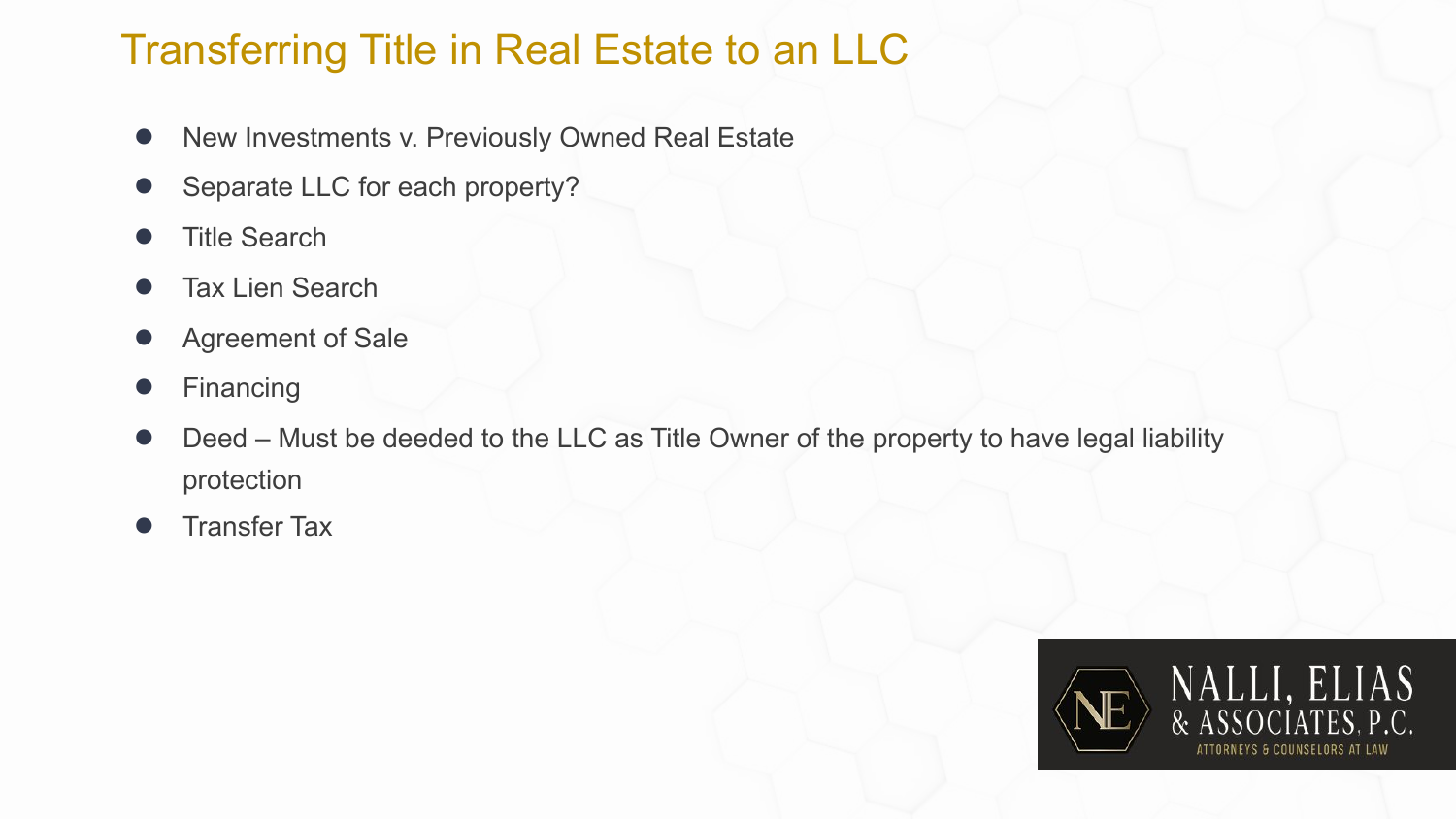### Ongoing considerations . . .

- Duration of the LLC Perpetual or a set time-period?
- **Dissociation triggers**
- Winding up the Business
- **Succession Planning**
- **Transfer of Membership Interests** 
	- Valuing the Membership Interests
	- Right-of-first-Refusal?
	- Financing and Transfer Logistics
	- Economic Interest v. Voting Interest
	- Adoption of Operating Agreement
- **Restrictions on Transferability** 
	- Permissible Transferees
	- Family only? What about spouses?
- Sale of Assets Capital Gains